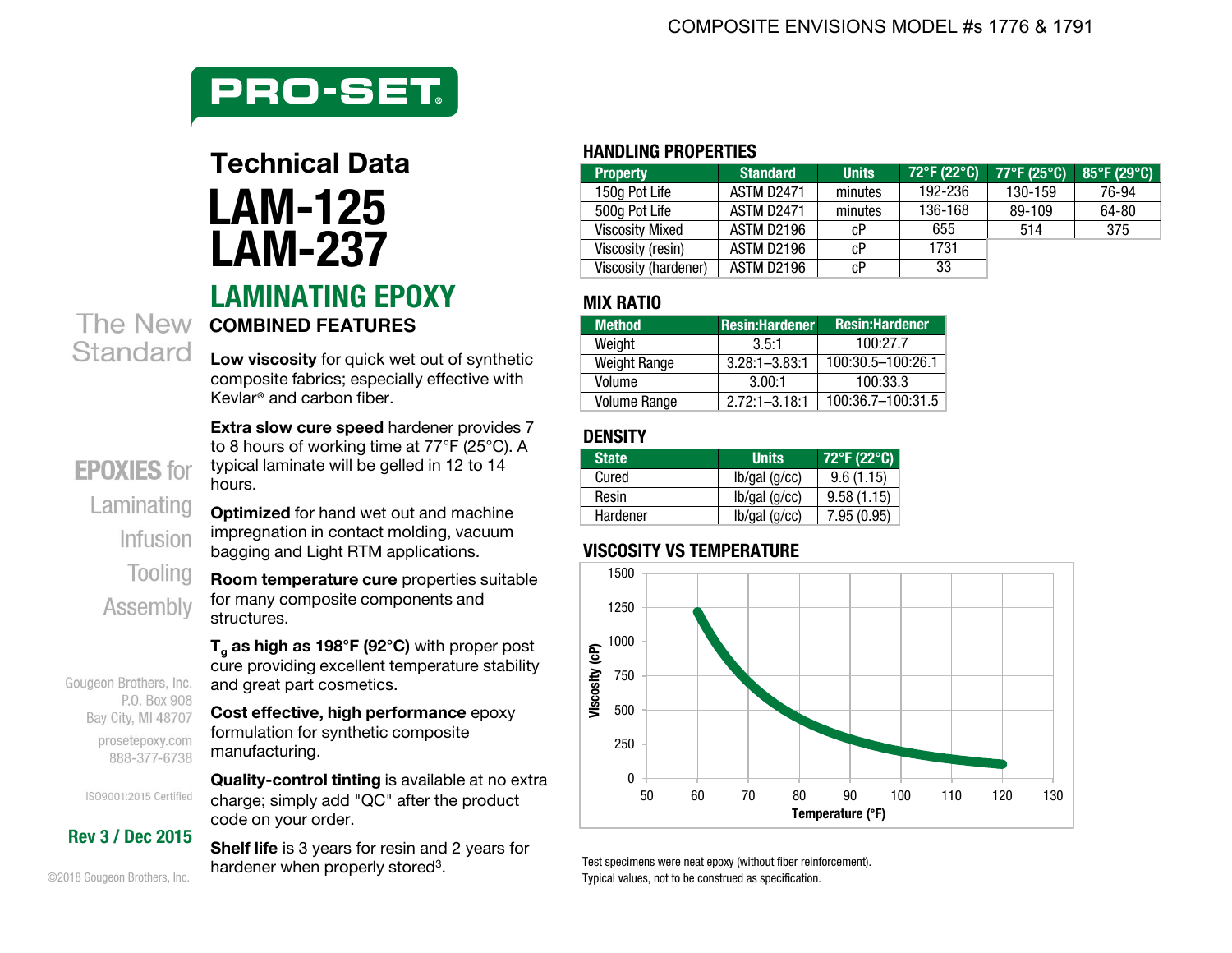# **LAM-125~LAM-237**

# **LAMINATING EPOXY**

### **MECHANICAL PROPERTIES**

| <b>Property</b>           | <b>Standard</b> | <b>Units</b> | 72°F (22°C)<br>$x 4$ wk | $77^{\circ}$ F (25 $^{\circ}$ C)<br>$x2$ wk | <b>RT</b> Gelation<br>+ 120°F (49°C)<br>$x 8$ hrs | <b>RT</b> Gelation<br>$+140^{\circ}F(60^{\circ}C)$<br>$x_8$ hrs | <b>RT</b> Gelation<br>+ 180°F (82°C)<br>$x 8$ hrs |
|---------------------------|-----------------|--------------|-------------------------|---------------------------------------------|---------------------------------------------------|-----------------------------------------------------------------|---------------------------------------------------|
| <b>Hardness</b>           | ASTM D2240      | Type D       | 92                      | 91                                          | 93                                                | 93                                                              | 93                                                |
| <b>Compression Yield</b>  | ASTM D695       | psi (MPa)    | 16,000 (110)            | 16,200 (112)                                | 14,200 (98)                                       | 14,200 (98)                                                     | 14,200 (98)                                       |
| <b>Tensile Strength</b>   | ASTM D638       | psi (MPa)    | 9,000(62)               | 7,700 (53)                                  | 8,990 (62)                                        | 8,990 (62)                                                      | 8,990 (62)                                        |
| <b>Tensile Modulus</b>    | ASTM D638       | psi (GPa)    | $5.34E+05$ (3.68)       | $5.51E+05$ (3.8)                            | $5.00E+05$ (3.45)                                 | $4.93E+05$ (3.4)                                                | $4.48E+05$ (3.09)                                 |
| <b>Tensile Elongation</b> | ASTM D638       | %            | 2.0                     | 1.6                                         | 3.5                                               | 3.0                                                             | 6.2                                               |
| <b>Flexural Strength</b>  | ASTM D790       | psi (MPa)    | 13,700 (94)             | 11,500 (79)                                 | 17,500 (121)                                      | 17,500 (121)                                                    | 17,500 (121)                                      |
| <b>Flexural Modulus</b>   | ASTM D790       | psi (GPa)    | $5.20E+05$ (3.59)       | $5.26E+05$ (3.63)                           | $5.06E+05$ (3.49)                                 | $4.89E+05$ (3.37)                                               | $4.60E+05$ (3.17)                                 |

### **THERMAL PROPERTIES**

| <b>Property</b>                    | <b>Standard</b>   | <b>Units</b>               | 72°F (22°C)<br>x 4 wk | 77°F (25°C)<br>$x2$ wk | <b>RT</b> Gelation<br>$+120^{\circ}F(49^{\circ}C)$<br>$x 8$ hrs | <b>RT</b> Gelation<br>$+140^{\circ}F(60^{\circ}C)$<br>$x_8$ hrs | <b>RT</b> Gelation<br>+ 180°F (82°C)<br>$x 8$ hrs |
|------------------------------------|-------------------|----------------------------|-----------------------|------------------------|-----------------------------------------------------------------|-----------------------------------------------------------------|---------------------------------------------------|
| Tg DMA Peak Tan Delta              | ASTM E1640        | $\degree$ F ( $\degree$ C) | 158 (70)              | 160 (71)               | 196 (91)                                                        | 196 (91)                                                        | 220 (104)                                         |
| Tg DMA Onset Storage Modulus       | <b>ASTM E1640</b> | $\degree$ F ( $\degree$ C) | 143 (62)              | 146 (63)               | 162 (72)                                                        | 175 (79)                                                        | 198 (92)                                          |
| Tg DSC Onset-1st Heat              | <b>ASTM E1356</b> | $\degree$ F ( $\degree$ C) | 134 (57)              | (58)<br>137            | 152 (67)                                                        | 159 (71)                                                        | 177 (81)                                          |
| <b>Heat Deflection Temperature</b> | ASTM D648         | $\degree$ F ( $\degree$ C) | 127 (53)              | 128 (53)               | 149 (65)                                                        | 158 (70)                                                        | 170 (77)                                          |
| Tg DSC Ultimate                    | ASTM E1356        | $\mathrm{P}F(\mathrm{C})$  |                       |                        | 184 (84) <sup>2</sup>                                           |                                                                 |                                                   |

 $1$  Hz, 3 $\degree$ C per minute.

 $^{\text{2}}$  Additional post cure may be required; contact Technical Department for details.

 $^3$  Store PRO-SET® Epoxy resins and hardeners at room temperature in sealed containers until shortly before use. As with many high-performance epoxy resins, repeated exposure to low temperatures during storage may cause the resin to crystallize. If this occurs, warm the resin to 125° F and stir to dissolve crystals. Hardeners may form carbamation when exposed to CO<sub>2</sub> and moisture in the atmosphere for extended periods of time. Prevent carbamation by protecting hardeners from exposure until immediately prior to processing.

### **Rev 3 / Dec 2015**